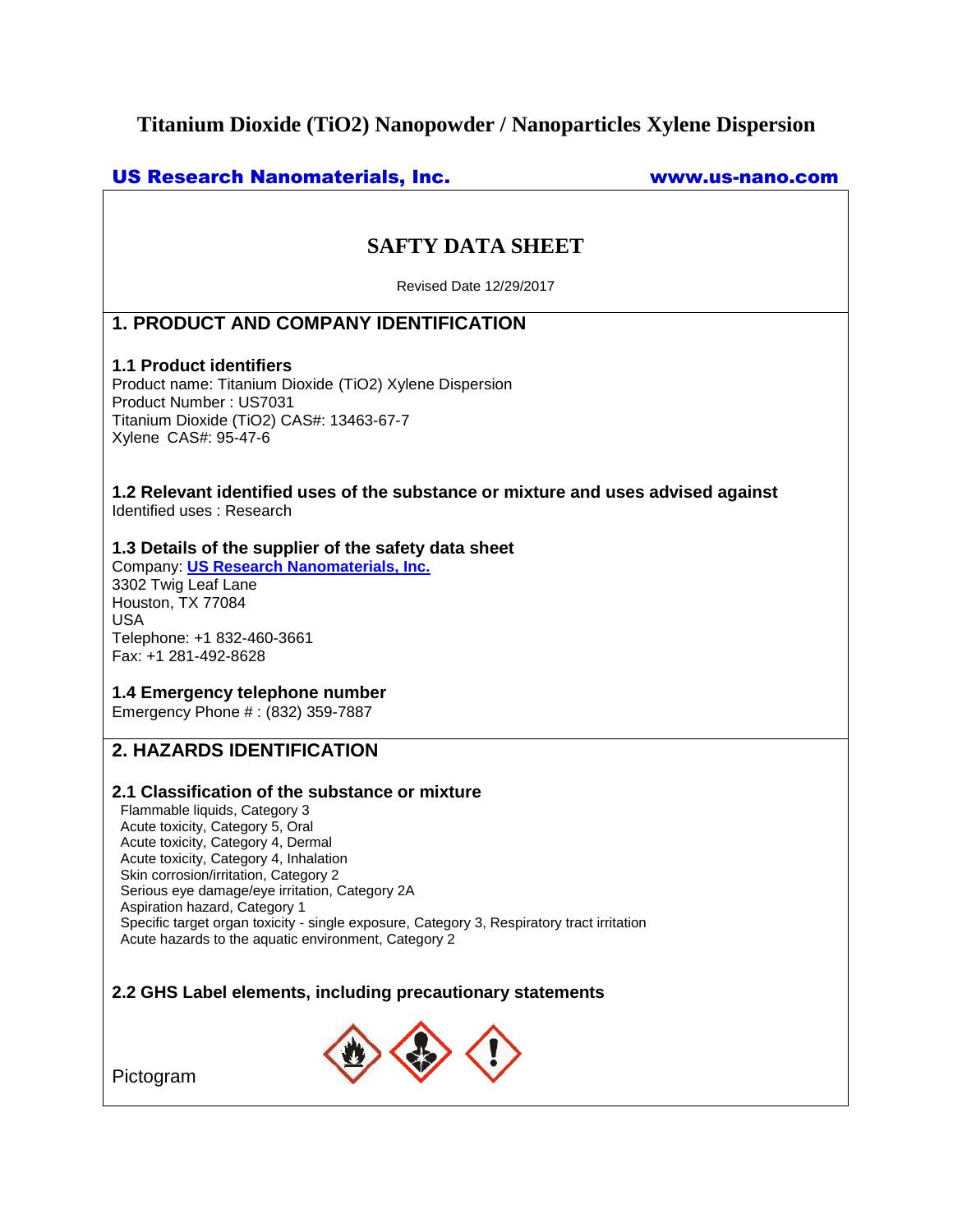| Signal word<br>Warning                                                                             |
|----------------------------------------------------------------------------------------------------|
| Hazard statement(s)                                                                                |
| H226: Flammable liquid and vapor.                                                                  |
| H312: Harmful in contact with skin.                                                                |
| H332: Harmful if inhaled.                                                                          |
| H315: Causes skin irritation.                                                                      |
| H319: Causes serious eye irritation.                                                               |
| Precautionary statement(s)                                                                         |
| P233: Keep container tightly closed.                                                               |
| P210: Keep away from heat/sparks/open flames/hot surfaces. - No smoking.                           |
| P240: Ground/Bond container and receiving equipment.                                               |
| P241: Use explosion-proof-electrical/ventilating/lighting//equipment                               |
| P242: Use only non-sparking tools.                                                                 |
| P243: Take precautionary measures against static discharge.                                        |
| P271: Use only outdoors or in a well-ventilated area.                                              |
| P280: Wear protective gloves/protective clothing/eye protection/face protection.                   |
| P261: Avoid breathing dust/fume/gas/mist/vapors/spray.                                             |
| P264: Wash hands thoroughly after handling.                                                        |
| P304 + P340 IF INHALED: Remove victim to fresh air and keep at rest in a position comfortable for  |
| breathing.                                                                                         |
| P303+P361+P353: IF ON SKIN (or hair): Remove/Take off immediately all contaminated clothing. Rinse |
| skin with water/shower.                                                                            |
| P312 Call a POISON CENTER or doctor/ physician if you feel unwell.                                 |
| P370+P378; In case of fire: Use  for extinction.                                                   |
| 2.3 Hazards not otherwise classified (HNOC) or not covered by GHS                                  |
| None                                                                                               |
| 2. COMBOSITION/INFORMATION ON INCREDIENTS                                                          |

# **3. COMPOSITION/INFORMATION ON INGREDIENTS**

### **3.1 Substances**

Titanium Dioxide (TiO2) CAS#: 13463-67-7 Xylene CAS#: 95-47-6

# **4. FIRST AID MEASURES**

# **4.1 Description of first aid measures**

### **General advice**

Consult a physician. Show this safety data sheet to the doctor in attendance. Move out of dangerous area.

### **If inhaled**

If breathed in, move person into fresh air. If not breathing, give artificial respiration. Consult a physician. **In case of skin contact**

Wash off with soap and plenty of water. Consult a physician.

### **In case of eye contact**

Rinse thoroughly with plenty of water for at least 15 minutes and consult a physician.

**If swallowed**

Never give anything by mouth to an unconscious person. Rinse mouth with water. Consult a physician.

### **4.2 Most important symptoms and effects, both acute and delayed**

The most important known symptoms and effects are described in the labeling (see section 2.2) and/or in section 11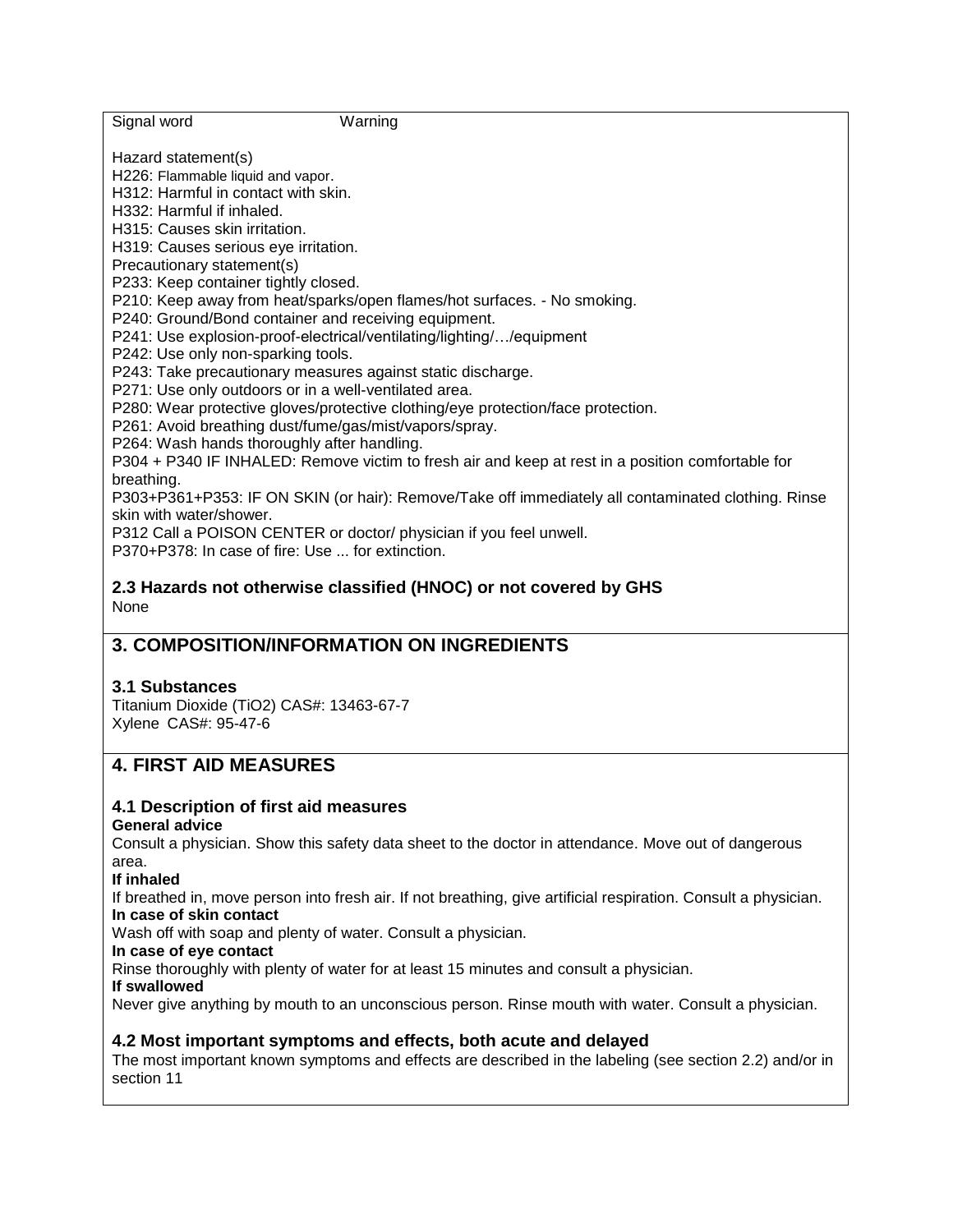# **4.3 Indication of any immediate medical attention and special treatment needed**

no data available

# **5. FIREFIGHTING MEASURES**

### **5.1 Extinguishing media**

### **Suitable extinguishing media**

Use water spray, alcohol-resistant foam, dry chemical or carbon dioxide. Use water spray to cool unopened containers. Cool closed containers exposed to fire with water spray.

### **5.2 Special hazards arising from the substance or mixture**

Carbon monoxide (CO) Carbon dioxide (CO2)

### **5.3 Advice for firefighters**

Wear self contained breathing apparatus for firefighting if necessary.

### **5.4 Further information**

no data available

# **6. ACCIDENTAL RELEASE MEASURES**

### **6.1 Personal precautions, protective equipment and emergency procedures**

Use personal protective equipment. Avoid dust formation. Avoid breathing vapours, mist or gas. Ensure adequate ventilation. Evacuate personnel to safe areas. Avoid breathing dust. For personal protection see section 8.

### **6.2 Environmental precautions**

Do not let product enter drains.

### **6.3 Methods and materials for containment and cleaning up**

Pick up and arrange disposal without creating dust. Sweep up and shovel. Keep in suitable, closed containers for disposal.

### **6.4 Reference to other sections**

For disposal see section 13.

# **7. HANDLING AND STORAGE**

### **7.1 Precautions for safe handling**

Avoid contact with skin and eyes. Avoid formation of dust and aerosols. Provide appropriate exhaust ventilation at places where dust is formed. Normal measures for preventive fire protection. For precautions see section 2.2.

### **7.2 Conditions for safe storage, including any incompatibilities**

Keep container tightly closed in a dry and well-ventilated place.

### **7.3 Specific end use(s)**

Apart from the uses mentioned in section 1.2 no other specific uses are stipulated

# **8. EXPOSURE CONTROLS/PERSONAL PROTECTION**

# **8.1 Control parameters**

Personal, workplace or environmental monitoring may be necessary to ensure exposures are below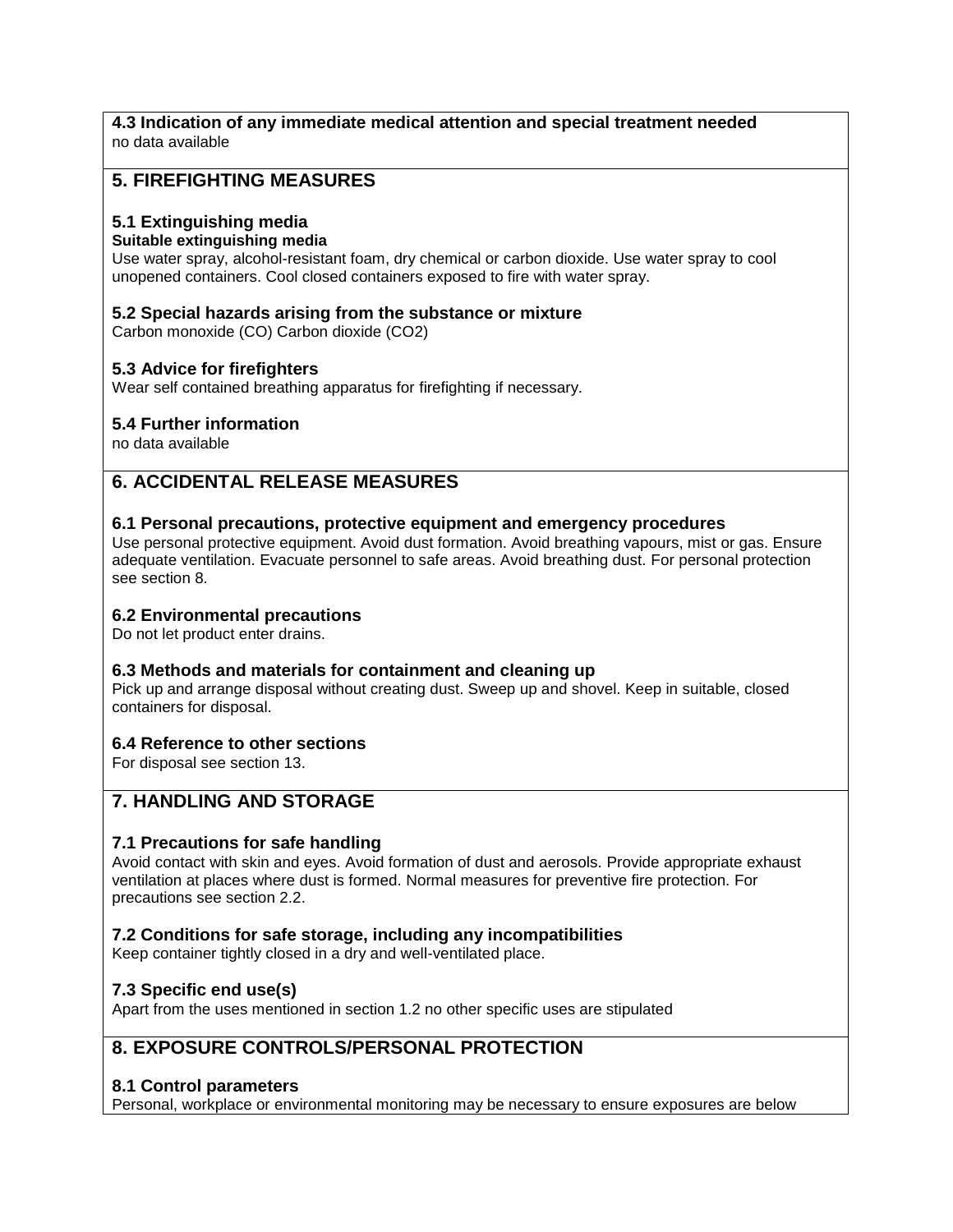recommended and legal limits.

ACGIH STEL: 150 ppm, TWA: 100ppm

SG OEL STEL: 150 ppm, 651 mg/m3; TWA: 100 ppm, 434 mg/m3

### **8.2 Exposure controls**

### **Appropriate engineering controls**

Handle in accordance with good industrial hygiene and safety practice. Wash hands before breaks and at the end of workday.

### **Personal protective equipment**

### **Eye/face protection**

Safety glasses with side-shields conforming to EN166 Use equipment for eye protection tested and approved under appropriate government standards such as NIOSH (US) or EN 166(EU).

### **Skin protection**

For any handling steps where the substance is in particulate form or in a suspension with pure water where the substance is not solubilized, the gloves must be comprised of material that successfully passes ASTM F-1671. For any handling steps where the substance is part of a carrier liquid, other than the aqueous suspension noted in the previous paragraph, gloves must be comprised of material that successfully passes ASTM F-739 (continuous liquid contact method). Gloves must be changed before they show degradation and before the designated breakthrough time for the carrier liquid (as determined by the ASTM F-739 testing or by the manufacturer). Handle with gloves. Gloves must be inspected prior to use. Use proper glove removal technique (without touching glove's outer surface) to avoid skin contact with this product. Dispose of contaminated gloves after use in accordance with applicable laws and good laboratory practices. Wash and dry hands.

### **Body Protection**

Impervious clothing, The type of protective equipment must be selected according to the concentration and amount of the dangerous substance at the specific workplace.

### **Respiratory protection**

The EPA mandates the use of full face respirators with minimum N100 grade cartridges if there is any risk of exposure to the dust. For nuisance exposures use type P95 (US) or type P1 (EU EN 143) particle respirator. For higher level protection use type OV/AG/P99 (US) or type ABEK-P2 (EU EN 143) respirator cartridges. Use respirators and components tested and approved under appropriate government standards such as NIOSH (US) or CEN (EU).

### **Control of environmental exposure**

Do not let product enter drains.

# **9. PHYSICAL AND CHEMICAL PROPERTIES**

### **9.1 Information on basic physical and chemical properties**

- a) Appearance: liquid
- b) Odor: Aromatic
- c) Odor Threshold: No information available
- d) pH: no data available
- e) Melting point/freezing point: <0 °C
- f) Initial boiling point and boiling range:  $\leq$ =145 °C
- g) Flash point: 27 32 °C
- h) Evaporation rate: no data available
- i) OSHA Flammability Class: no data available
- j) Upper/lower flammability or explosive limits:  $1 7.6\%(V)$
- k) Vapor pressure: 882 Pa at 25 °C
- I) Vapor density (air  $= 1$ ): no data available
- m) Relative density (water = 1): 0.884 at 15  $^{\circ}$ C
- n) Water solubility: 0.2 Kg/m3
- o) Partition coefficient noctanol/water: no data available
- p) Auto-ignition temperature: no data available
- q) Decomposition temperature: Stable under normal conditions of use.
- r) Viscosity: no data available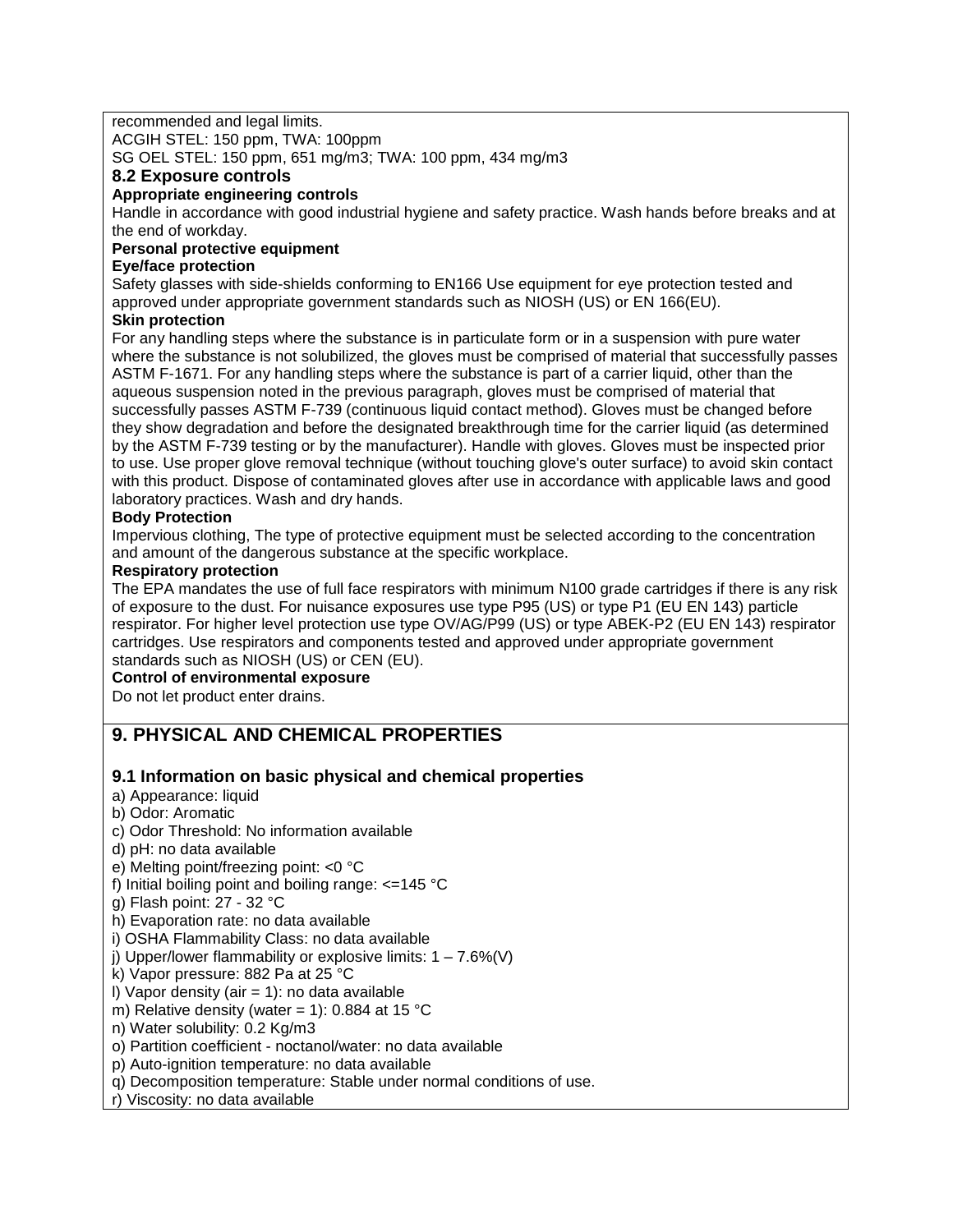s) Explosive properties: no data available t) Molecular Weight: 106.16

**9.2 Other safety information**

no data available

### **10. STABILITY AND REACTIVITY**

### **10.1 Reactivity**

Stable under normal conditions of use.

### **10.2 Chemical stability**

Stable at normal temperature and pressures.

### **10.3 Possibility of hazardous reactions**

Will not polymerize. May decompose, exotherm or catch fire with mixed with incompatible materials.

### **10.4 Conditions to avoid**

Avoid heat, flames, sparks and other sources of ignition. Minimize contact with material. Avoid inhalation of material or combustion by-products. Keep out of water supplies and sewers. Do not store at elevated temperatures.

### **10.5 Incompatible materials**

Strong acids, strong bases, strong oxidizers, nitrates

### **10.6 Hazardous decomposition products**

Other decomposition products - Carbon monoxide (CO), Carbon dioxide (CO2) In the event of fire: see section 5

### **11. TOXICOLOGICAL INFORMATION**

### **11.1 Information on toxicological effects**

### **Acute toxicity**

Acute oral toxicity: May be harmful if swallowed. LD50 >2000 - <=5000 mg/Kg Acute inhalation toxicity: Harmful if inhaled. LC50 > 10.0 - <= 20.0 mg/l Acute dermal toxicity: Harmful in contact with skin. LD50 >1000 - <=2000 mg/Kg **Skin corrosion/irritation** Cause skin irritation. **Serious eye damage/eye irritation** Cause serious eye irritation **Respiratory or skin sensitisation** Not expected to be a skin sensitizer. **Germ cell mutagenicity** Not mutagenic **Carcinogenicity** Not expected to be carcinogenic **Reproductive toxicity** Not a developmental toxicant. **Specific target organ toxicity - single exposure** Inhalation of vapors or mists may cause irritation to the respiratory system. **Specific target organ toxicity - repeated exposure** Not classified as specific target organ toxicity. **Aspiration hazard** Product may be an aspiration hazard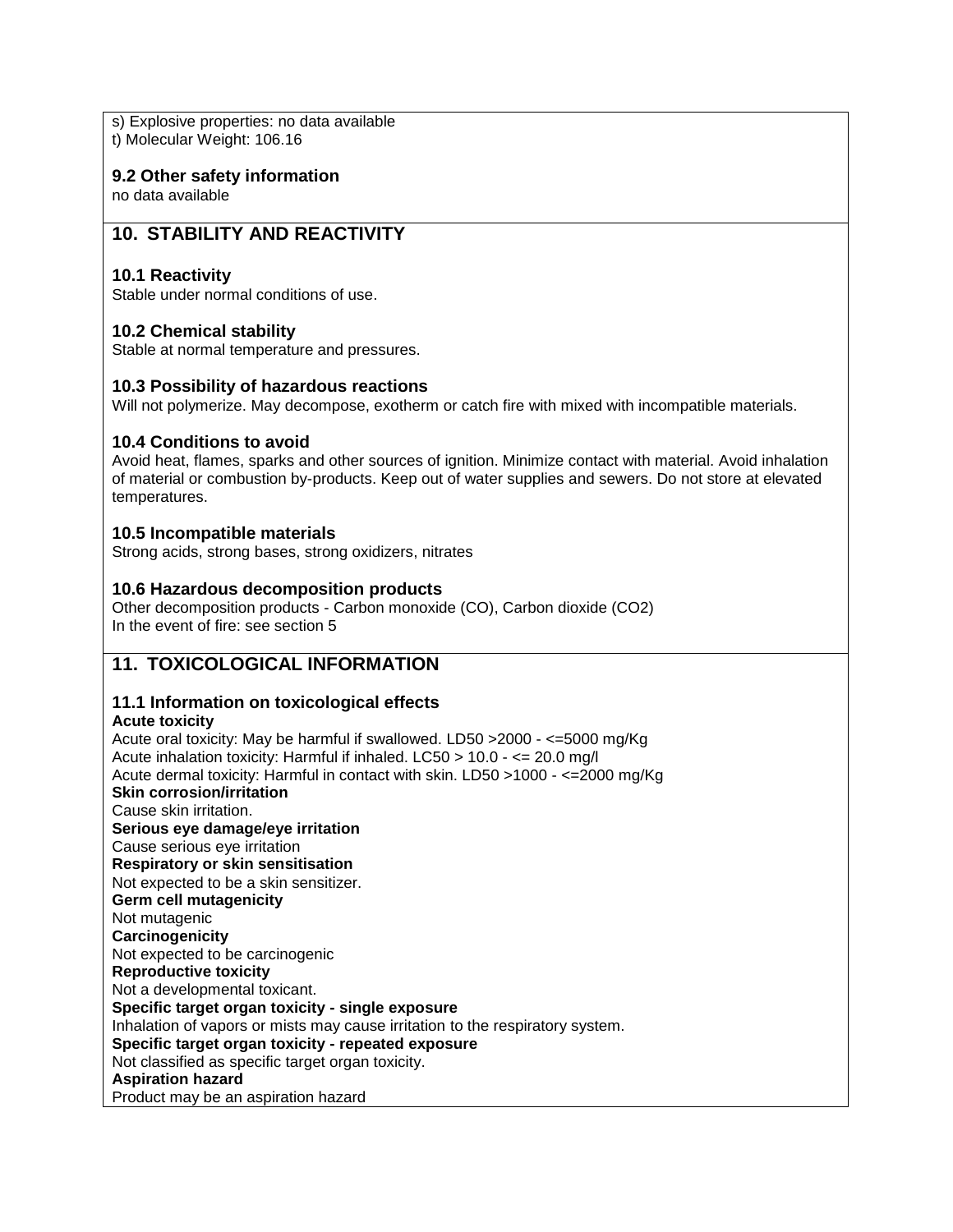### **Additional Information**

### **12.ECOLOGICAL INFORMATION**

### **12.1 Toxicity**

Toxicity in fish: LL/EL/IL50 >1 - <=10 mg/l Toxicity to algae: LL/EL/IL50 >1 - <=10 mg/l

### **12.2 Persistence and degradability**

Biodegradable 100%

### **12.3 Bioaccumulative potential**

Not expected

### **12.4 Mobility in soil**

no data available

### **12.5 Results of PBT and vPvB assessment**

PBT/vPvB assessment not available as chemical safety assessment not required/not conducted

### **12.6 Other adverse effects**

Do not allow product to enter surface waters, wastewater or soil.

### **13.DISPOSAL CONSIDERATIONS**

### **13.1 Waste treatment methods**

#### **Product**

Offer surplus and non-recyclable solutions to a licensed disposal company. Contact a licensed professional waste disposal service to dispose of this material. **Contaminated packaging**

# **14.TRANSPORT INFORMATION**

### **US DOT Information**

Shipping Name: Xylenes Hazard Class: 3 UN/NA #: UN1307 Packing Group: III Required Label(s): 3

#### **IMDG Information**

Shipping Name: Xylenes Hazard Class: 3 UN/NA #: UN1307 Packing Group: III Required Label(s): 3

#### **IATA Information**

Shipping Name: Xylenes Hazard Class: 3 UN/NA #: UN1307 Packing Group: III Required Label(s): 3